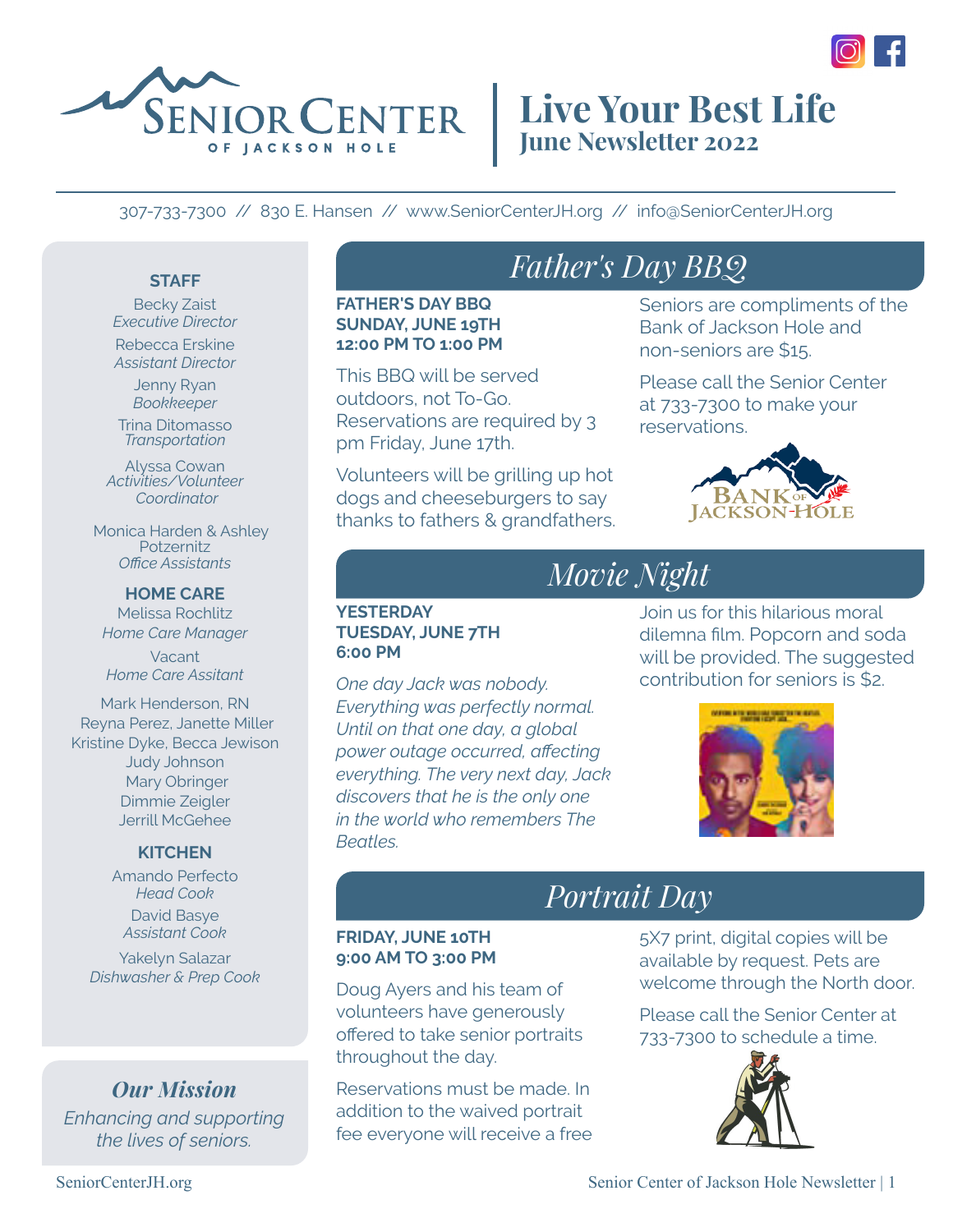|                |                                                                                                                             |    | <i>Happy Birthday June</i>                                                                                                         |          |                                                                                                      |
|----------------|-----------------------------------------------------------------------------------------------------------------------------|----|------------------------------------------------------------------------------------------------------------------------------------|----------|------------------------------------------------------------------------------------------------------|
| 1<br>2         | Elizabeth Kingwill<br><b>Val Schlesinger</b><br><b>June Nystrom</b><br><b>Jan Buehler</b><br>Jeannine Brown<br>Sue Woodford | 12 | <b>Bruce Hawtin</b><br>Kent Grohne<br>Mary Jane Porterfield<br><b>Walter Brandt</b><br><b>Brigette Corrand</b><br>Jan Marie Hobart | 22       | Doc Nash<br><b>Judy Cox</b><br><b>Valerie Ehrich</b><br>Debra Izatt<br>Penny Gaitan<br>Jenny Ryan    |
|                | <b>Tish Hunter</b><br><b>Sue Prater</b>                                                                                     | 13 | Laurie Grant<br>Pete Pedersen                                                                                                      | 23       | Ann O'Leary<br><b>Tilly Bardella</b>                                                                 |
| 3              | Abi Garaman<br><b>Sidney Hendricks</b><br>Sylvia Raumaker                                                                   |    | Lee Walter<br>Nancy Calhoun<br>Sandra Rodeck                                                                                       | 24       | Sally McCullough<br>Doug Jager<br>Phyllis Olson                                                      |
|                | Lorado Reetz<br>John Whitehead<br>David E Basye                                                                             | 14 | Norman Scott<br>Chris Kimball<br><b>Sarah Sturges</b>                                                                              |          | <b>Carol Owens</b><br>Del Ray John<br><b>Robert Clark</b>                                            |
| $\overline{4}$ | <b>Dick Klene</b><br>T.R. Shelby<br>Dimmie Zeigler                                                                          | 15 | <b>Bob Shervin</b><br>Carole Neuburger<br><b>Thelma Quasdorf</b>                                                                   |          | Kathie Chandler<br><b>Gary Dugdale</b><br><b>Victoria Hess</b>                                       |
| 5              | <b>John Modi</b><br><b>Tom Mansuetta</b>                                                                                    | 16 | <b>Julie Redwine</b><br>Gayle Roosevelt                                                                                            | 25       | Paul Divjak<br>Robert Haynam                                                                         |
| 6              | Kathy Roby<br><b>Richard Galiher</b><br>William Smith                                                                       |    | <b>Trish Truitt</b><br><b>Jeanine Karns</b><br>Diane Brown                                                                         |          | Flo Mansuetta<br><b>Holly Hunter</b><br>Mary Bergeron                                                |
| 7              | <b>Terry Miller</b><br>Deb King<br>Doug Vlchek                                                                              | 17 | Cal Cathcart<br><b>Jane Kusek</b><br>Dana Kelsey                                                                                   | 26       | Lorelie Miller<br><b>Billy Tudor</b><br><b>Rick Thompson</b>                                         |
|                | Julia Goldensohn<br>Benji Sinclair                                                                                          | 18 | Al Imhoff<br>Virginia Mamot                                                                                                        | 27       | <b>Gary Nield</b><br><b>Steve Birt</b>                                                               |
| 8              | <b>Richard Harden</b><br>Maggie Bauer<br><b>Tom Goe</b><br><b>Frances Pollak</b><br>David Raaum                             | 19 | <b>Dynette France</b><br>Anna Mae Kass<br>Cheryl McFarland<br><b>Bonnie Pockat</b><br><b>Ted Kimmel</b>                            | 28<br>30 | Doug Keefe, Jr.<br><b>George Corless</b><br>Margaret Hoster<br>James Dighello<br><b>Cathie Evans</b> |
| $\overline{9}$ | <b>Bill Gordon</b><br>Darcy Rodenbach                                                                                       | 20 | Linore Wallace<br>Patricia Jones                                                                                                   |          | Janine Bay<br>Sheila Pecha                                                                           |
| 10             | <b>Lacey Biles</b><br>John Osborne<br>Cathy Centrella                                                                       | 21 | <b>June McCollister</b><br><b>Helmut Thalhammer</b><br>Dail Knori                                                                  |          |                                                                                                      |
| 11             | <b>Gil Hawxhurst</b><br>Linda Benson<br>Ann Young<br>Doug Henderson<br>Midge Simpson                                        |    | <b>Janet Jones</b><br><b>Jill Aanonsen</b><br>Jan Lovett<br>John Bielby<br><b>Yin Peng Haas</b>                                    |          |                                                                                                      |

*Birthday Lunch: Tuesday, June 28th* June birthdays will enjoy lunch compliments of First Interstate Bank.

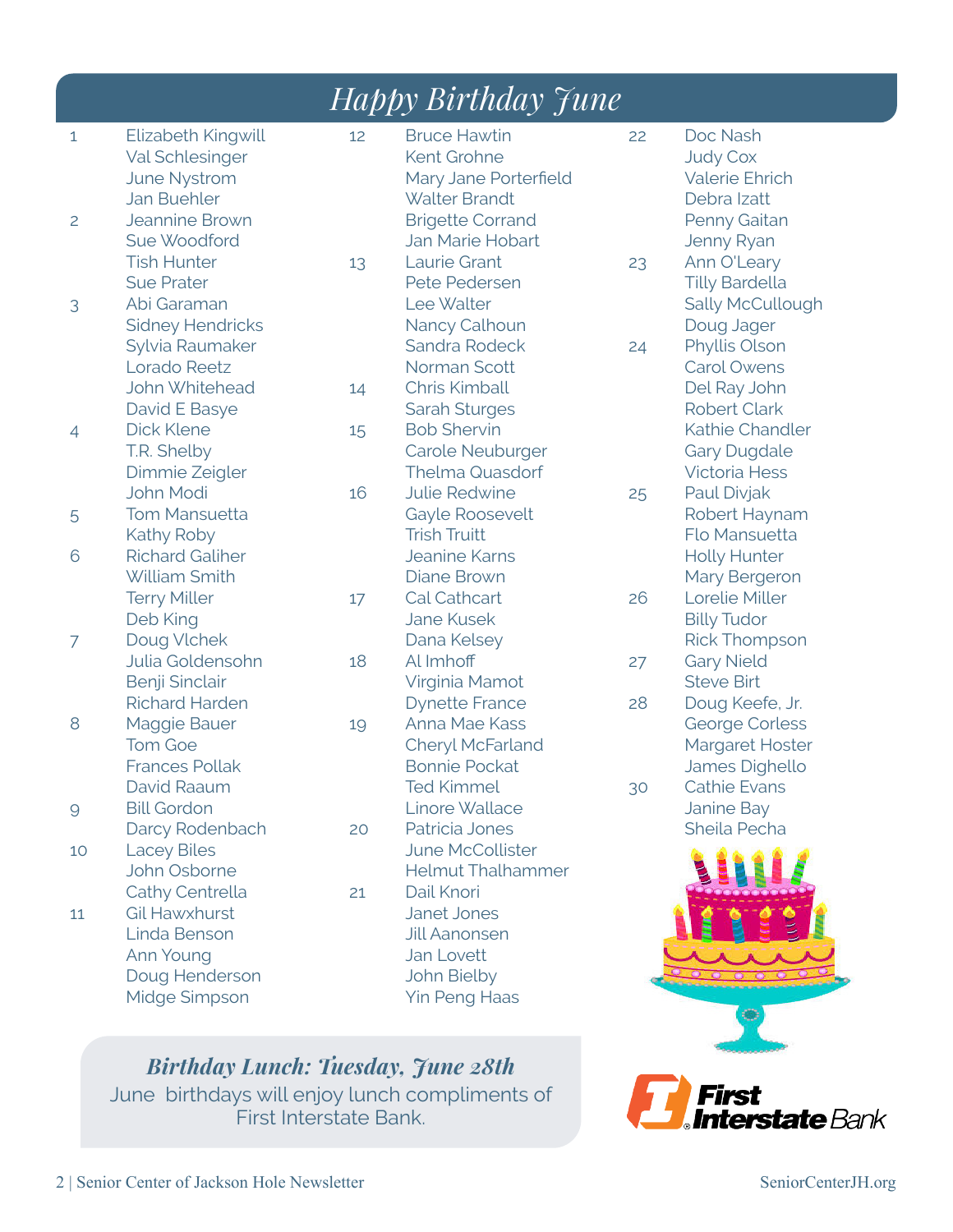### *Summer Pen Pals Needed*

#### **THURSDAY, JUNE 23RD 2:15 PM TO 3:00 PM TETON LITERACY CENTER**

We are partnering with Teton Literacy Center to pair 3rd-5th grade students with a pen pal for the summer. So join the fun and share your love for reading, writing and good ole snail mail with a student this summer!

Each week you will write a letter to your young pen pal here in Jackson Then your pen pal will write you back after they receive the letter.

We will kick off the summer program on June 23rd with some fun games and interview questions. The program will conclude with a party at Teton Literacy Center Thursday, August 4th from 4-5 pm.

To sign up to be a pen pal please call the Senior Center.



### *Home Care Corner*

As the weather improves, many of us are looking forward to getting out in the sun and staying hydrated is critical!

"As you get older, it's even more important to stay hydrated. A study from the University of California, Los Angeles School of Nursing found that up to 40% of elderly people may be chronically underhydrated."

"Seniors are more vulnerable to dehydration for a number of reasons:

- Appetite and thirst tend to diminish with age. This means that even when your body is craving fluids, you might not be aware of it—and you may drink less than you need to stay healthy.
- Older adults experience body composition changes over time that leave them with less water in their bodies to start with.
- Seniors are more likely to take medications that increase dehydration risk.
- Additionally—according to a recent

study—older adults' bodies don't regulate temperature as efficiently as those of younger people. This means that during exercise or activity, seniors are more likely to become dehydrated through sweating." \*National Council on the Aging

Hydration can be more than just drinking straight water.

- 1. Avoid caffeine and alcohol
- 2. Drink throughout the day, not just a large amount of water at once
- 3. Include drinks with electrolytes like sports drinks, juice or even bouillon
- 4. 6-8 glasses of water is a minimum. Add more if you will be exercising or outdoors
- 5. Add hydrating foods like watermelon 92% water, strawberries 91% water, peaches 89% water, cucumbers 95% water, and cottage cheese has 80% water and protein!

Melissa Rochlitz Home Care Manager mrochlitz@seniorcenterjh.org

# *Brown Bag Pharmacy*

#### **FRIDAY, JUNE 17TH 11:00 AM TO 12:00 PM**

Learn about medication instructions and interactions- please bring your medications

and over the counter medications/supplements with you to the appointment.

Participants will need to sign up ahead of time at the Senior Center.

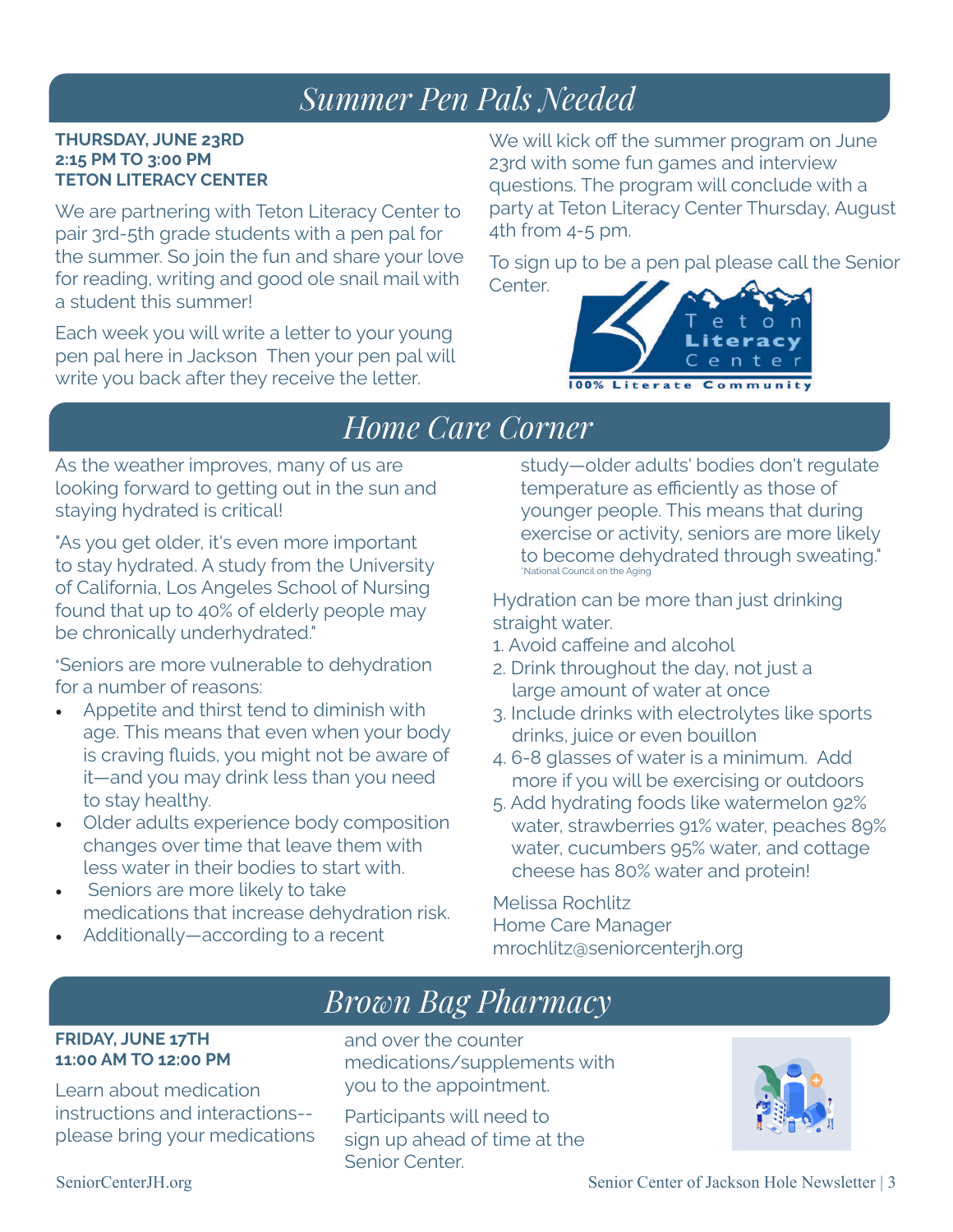|              | <b>JRS</b> | 4                                                                                                                                                                                                                                                                                                                                                  | 닠                                                                                                                                                            | $\frac{8}{10}$                                                                                                                                                               | 25                                                                                                                                                                                                      |                                                                                                                                                                                                |
|--------------|------------|----------------------------------------------------------------------------------------------------------------------------------------------------------------------------------------------------------------------------------------------------------------------------------------------------------------------------------------------------|--------------------------------------------------------------------------------------------------------------------------------------------------------------|------------------------------------------------------------------------------------------------------------------------------------------------------------------------------|---------------------------------------------------------------------------------------------------------------------------------------------------------------------------------------------------------|------------------------------------------------------------------------------------------------------------------------------------------------------------------------------------------------|
| 2022<br>June | ĪΪ         | Lettuce & Tomato Salad<br>Au Gratin Potatoes<br>"Breakfast Burrito<br>Wheat Crackers<br><b>Baked Chicken</b><br>Green Beans<br><b>Friday Feast</b><br>Berry Tart<br>Roll<br>ო                                                                                                                                                                      | 'Spinach & Ham Quiche<br><b>Baked Steak Teriyaki</b><br>Mushroom Gravy<br>Peas & Carrots<br>Lettuce Salad<br>Egg Noodles<br>Banana<br>Roll<br>៓              | Mashed Sweet Potatoes<br>Zucchini, Wheat Biscuit<br>Carrot, Celery & Cuke<br>Hard Boiled Egg<br><b>Friday Feast</b><br>Meat Loaf<br>Pear Crisp<br>Salad<br><b>ET</b>         | Stuffed Tomato & Cabbage<br>Fruit Sundae with Granola<br>Pineapple & Blueberry<br>Egg & Sausage Bake<br>Whole Wheat Bread<br>Lemon Pepper Fish<br>Potato Salad<br>Carrot Coins<br>Salad<br>$\mathbf{z}$ |                                                                                                                                                                                                |
|              | Thu        | 'Spinach & Ham Quiche<br>Meat & Veggie Pizza<br>Cinnamon Apples<br>Three Bean Salad<br>Rice Pudding<br>N                                                                                                                                                                                                                                           | Chicken Caesar Salad<br>Whole Wheat Bread<br>Creamy Fruit Bowl<br><b>Breakfast Burrito</b><br>Harvard Beets<br>Carrot Cake<br><b>Stick</b><br>თ              | Baked Ziti with Sausage<br>Mandarine Orange Jello<br><b>Breakfast Sandwich</b><br>Vegetable Salad<br>Garlic Bread<br>Broccoli<br>9 <sub>L</sub>                              | Spinach Salad with Hard<br>Strawberries & Bananas<br>Whole Wheat Roll<br>Vegetarian Pasta<br><b>Boiled Egg</b><br>Primavera<br><b>Cereal</b><br>23                                                      | Balsamic Glazed Green<br>Egg & Sausage Bake<br>Pineapple Chunks<br>Creamy Coleslaw<br><b>Tapioca Pudding</b><br>Fish & Chips<br><b>Beans</b><br>80                                             |
|              | Wed        | Honey Mustard Coleslaw<br>Mashed Sweet Potatoes<br>Whole Wheat Crackers<br>Egg & Sausage Bake<br>Almond Crusted Fish<br>Tartar Sauce<br>Com Bread<br>Fruit Salad<br>Zucchini<br>Ч                                                                                                                                                                  | Seasoned Green Beans<br>Breakfast Sandwich<br>Whole Wheat Bread<br>Pork Chop & Gravy<br>Ice Cream with<br>Strawberries<br>Brown Rice<br>Coleslaw<br>$\infty$ | Seasoned Black Beans<br>Beef Fajitas with Flour<br>Oatmeal Raisin Cookie<br>Lettuce and Tomato<br>"Breakfast Burrito<br>Peachy Pudding<br>Tortillas<br>Salad<br>15           | Spinach & Ham Quiche<br>Crunchy Calico Salad<br>Spinach Mushroom<br>Whole Wheat Roll<br>Fresh Apple<br>Brown Rice<br>Chicken<br>Broccoli<br>$\frac{2}{3}$                                               | Cherries Feakfast Sandwich<br>Whole Wheat Bread<br>Chicken & Herbed<br>Vegetable Salad<br>Fettuccini<br>Apple Pie<br>Broccoli<br>29                                                            |
|              | Tue        |                                                                                                                                                                                                                                                                                                                                                    | Spinach Mushroom Salad<br>Egg & Sausage Bake<br>Au Gratin Potatoes<br>Whole Wheat Roll<br>Italian Vegetables<br>Peach Berry Crisp<br>Fish Cakes              | Vegetable, Broccoli Slaw<br>Spinach & Ham Quiche<br>Sandwich on Whole<br><b>Blueberry Cobbler</b><br>Grilled Chicken<br>Wheat Bun<br>Oven Fries<br>$\mathbf{z}$              | & Gravy<br>Open Faced Roast Beef<br>Lettuce & Tomato Salad<br>Red<br>Breakfast Sandwich<br>Pineapple & Cottage<br>Mashed Potatoes<br>Green Beans with<br>Sandwich<br>Cheese<br>Pepper<br>24             | <b>Tossed Green Salad</b><br><b>Breakfast Burrito</b><br>Yellow Cake with<br>Mushroom Gravy<br>Parsley Potatoes<br>Swiss Chard, Roll<br>Birthday Lunch<br><b>Braised Beef</b><br>$\frac{8}{2}$ |
|              | Non        | Lunch is served in the dining room, To-Go and home delivered.<br>Reservations for breakfast must be made by 3 pm the day<br>Suggested contribution for seniors dining in and home<br>delivered is \$5 for lunch, \$2.50 for breakfast,<br>Non-seniors are \$10 for lunch.<br>and \$7.50 for lunch To-Go.<br>Menus are subject to change<br>before. | Stuffed Green Pepper<br>Baked Potato & Sour<br>Whole Wheat Bread<br>Tomato Gravy<br>Fruit Cobbler<br>49'er Salad<br><b>Cereal</b><br>Cream<br>ဖ              | Egg & Sausage Bake<br>Strawberry Shortcake<br>Honey Mustard Slaw<br>Whole Wheat Bread<br>Fish Florentine<br>Glazed Carrots<br>Wild Rice Pilaf<br>$\boldsymbol{\mathfrak{a}}$ | Tossed Salad & Avocado<br>Whole Wheat Crackers<br><b>Breakfast Burrito</b><br><b>Chiles Rellenos</b><br>Refried Beans<br>Spanish Rice<br>Grapes<br>$\overline{2}$                                       | Spinach & Ham Quiche<br>Pork Carnitas Tacos<br>Mixed Relish Tray<br>Refried Beans<br>Fruit Cup<br>Salsa<br>72                                                                                  |
|              | Sun        |                                                                                                                                                                                                                                                                                                                                                    | ഥ                                                                                                                                                            | $\frac{2}{1}$                                                                                                                                                                | Chocolate Chip Cookie<br>Sweet Potato Wedges<br>Father's Day Cookout<br>Cheeseburger or Hot<br>Garden Salad<br>Watermelon<br>pog<br>0T<br>1                                                             | 26                                                                                                                                                                                             |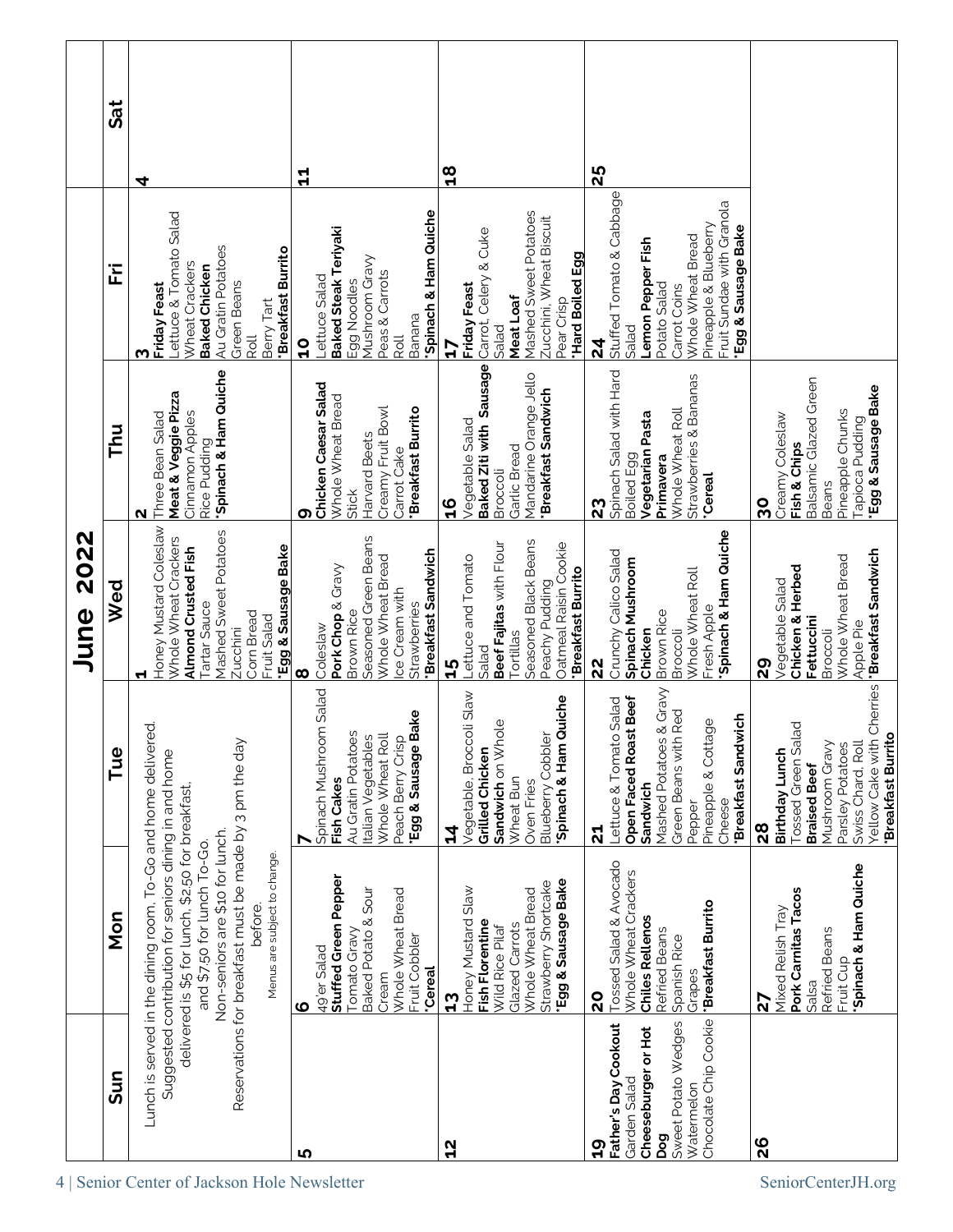|           | Sat        | 4                                                                                                                                                                            | 님                                                                                                                                                  | <u>임</u>                                                                                                                                                             | Sale in the SCJH<br>8:00 am Trunk<br>parking lot<br>25                                                                                                                          |                                                                                                                                                                                                                                                                        |
|-----------|------------|------------------------------------------------------------------------------------------------------------------------------------------------------------------------------|----------------------------------------------------------------------------------------------------------------------------------------------------|----------------------------------------------------------------------------------------------------------------------------------------------------------------------|---------------------------------------------------------------------------------------------------------------------------------------------------------------------------------|------------------------------------------------------------------------------------------------------------------------------------------------------------------------------------------------------------------------------------------------------------------------|
| June 2022 | 꾿          | 12:00 Hole Food Rescue<br>10:00 Classic Fitness<br>10:00 Coffee Club<br>11:00 Spanish 2<br>1:00 Mahjong<br>with Alice<br>ო                                                   | 12:00 Hole Food Rescue<br>9:00 am Portrait Day<br>10:00 Classic Fitness<br>10:00 Coffee Club<br>1:00 Mahjong<br>with Alice<br>$\overline{a}$       | 12:00 Hole Food Rescue<br>1:00 Go to the Art Fair<br>10:00 Classic Fitness<br>10:00 Coffee Club<br>11:00 Brown Bag<br>1:00 Mahjong<br>Pharmacy<br>with Alice<br>5    | 12:00 Hole Food Rescue<br>10:00 Classic Fitness<br>10:00 Coffee Club<br>1:00 Tech Tutor<br>1:00 Mahjong<br>with Alice<br>$\overline{\bf 2}$                                     | Suggested contribution for senior fitness<br>For activities reservations call 733-7300.<br>To join or learn to play Contract Bridge,<br>classes is \$5, non-seniors are \$7.00<br>To join Duplicate Bridge call Ray at<br>call Irene 310-993-7485.<br>$(208)$ 520-4437 |
|           | <b>Thu</b> | 12:00 Hole Food Rescue<br>9:00 Functional Fitness<br>1:00 Dupliate Bridge<br>10:30 Yoga Basics<br>10:00 Coffee Club<br>1:00 Pinochle<br>N                                    | 12:00 Hole Food Rescue<br>9:00 Functional Fitness<br>1:00 Dupliate Bridge<br>10:00 Coffee Club<br>10:30 Yoga Basics<br>1:00 Pinochle<br>თ          | 12:00 Hole Food Rescue<br>9:00 Functional Fitness<br>1:00 Dupliate Bridge<br>10:30 Yoga Basics<br>10:00 Coffee Club<br>6:00 Book Club<br>1:00 Pinochle<br>9t         | 12:00 Hole Food Rescue<br>9:00 Functional Fitness<br>1:00 Dupliate Bridge<br>10:30 Yoga Basics<br>10:00 Coffee Club<br>2:00 TLC Pen Pal<br>1:00 Pinochle<br>kickoff Party<br>23 | 12:00 Hole Food Rescue<br>9:00 Functional Fitness<br>1:00 Dupliate Bridge<br>10:30 Yoga Basics<br>10:00 Coffee Club<br>1:00 Pinochle<br>80                                                                                                                             |
|           | Wed        | 9:00 Yoga for Strength<br>1:00 Contract Bridge<br>11:00 Ukulele Class<br>10:00 Coffee Club<br>10:30 Tai Chi<br>ᆏ                                                             | 9:00 Yoga for Strength<br>1:00 Contract Bridge<br>12:45 Board Meeting<br>10:00 Coffee Club<br>10:30 Tai Chi<br>ထ                                   | 9:00 Yoga for Strength<br>10:00 AFJH Listening<br>11:45 Classic Fitness<br>1:00 Contract Bridge<br>10:00 Coffee Club<br>10:30 Tai Chi<br>with Alice<br>Session<br>45 | 9:00 Yoga for Strength<br>9:30 Beginning Hiking<br>11:45 Classic Fitness<br>1:00 Contract Bridge<br>10:00 Coffee Club<br>Club Jenny Lake<br>10:30 Tai Chi<br>with Alice<br>22   | 9:00 Yoga for Strength<br>11:45 Classic Fitness<br>1:00 Contract Bridge<br>10:00 Coffee Club<br>10:30 Tai Chi<br>with Alice<br>29                                                                                                                                      |
|           | Tue        |                                                                                                                                                                              | 10:00 Coffee Club<br>6:00 Movie Night<br>1:00 Bible Study<br>6:00 Quilt Guild<br>9:00 Pilates<br>10:30 Yoga<br>1:30 Bingo<br>N                     | Club<br>1:00 Bible Study<br>10:00 Coffee<br>9:00 Pilates<br>10:30 Yoga<br>1:30 Bingo<br>$\frac{4}{3}$                                                                | ত<br>Club Taggart Lake<br>9:30 Active Hiking<br>5:30 AFJH Listenin<br>10:00 Coffee Club<br>1:00 Bible Study<br>9:00 Pilates<br>10:30 Yoga<br>1:30 Bingo<br>Session<br>door<br>십 | Club<br>1:00 Bible Study<br>10:00 Coffee<br>9:00 Pilates<br>10:30 Yoga<br>1:30 Bingo<br>28                                                                                                                                                                             |
|           | Mon        | Medicare Assistance is available via<br>phone and email this month. Please<br>call the Senior Center and we will<br>get you in touch with one of the<br>Medicare Counselors. | 4:15 Duplicate Bridge<br>10:00 Classic Fitness<br>Conversation Club<br>10:00 Coffee Club<br>3:00 Active Yoga<br>with Lucretia<br>9:30 Spanish<br>ဖ | 4:15 Duplicate Bridge<br>10:00 Classic Fitness<br>Conversation Club<br>10:00 Coffee Club<br>3:00 Active Yoga<br>with Lucretia<br>9:30 Spanish<br>53                  | 4:15 Duplicate Bridge<br>10:00 Classic Fitness<br>Conversation Club<br>10:00 Coffee Club<br>3:00 Active Yoga<br>9:30 Spanish<br>with Lucretia<br>20                             | 4:15 Duplicate Bridge<br>10:00 Classic Fitness<br>Conversation Club<br>10:00 Coffee Club<br>3:00 Active Yoga<br>9:30 Spanish<br>with Lucretia<br>27                                                                                                                    |
|           | Sun        | SeniorCenterJH.org                                                                                                                                                           | <b>LO</b>                                                                                                                                          | 5                                                                                                                                                                    | <u>ဝှ</u>                                                                                                                                                                       | 26<br>Senior Center of Jackson Hole Newsletter   5                                                                                                                                                                                                                     |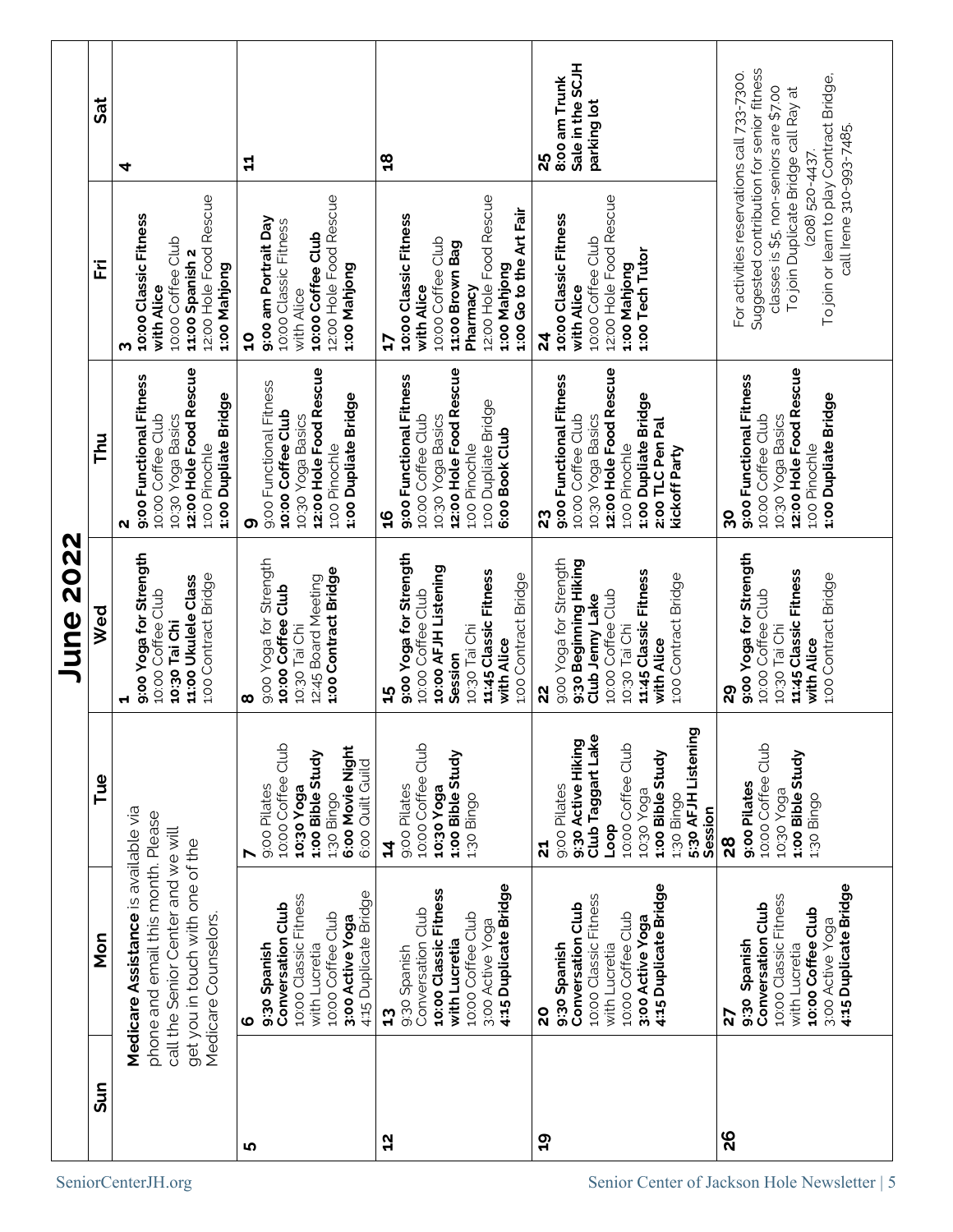### *Giving Back*

#### **MONETARY DONATIONS**

Odd Fellows Lodge #8 Dave Barrett Ellen Wozniak JH Duplicate Bridge Elaine Luton Smith's Food & Drug Sue and John Hoover

#### **MISCELLANEOUS DONATION**

Jim Lewis Dirk Schneider Myra Crevar

#### **MEMORIAL DONATIONS DR. WILLIAM (BILL) HOLMES** Cecilia English Jean & Dick Thompson Bill Moreau

**MABEL (CHICKIE) ALLIN** Joel Goldberg

#### *Thank You to the Elks Lodge*

The Mother's Day Brunch was a wonderful event! We appreciate all the volunteers who came and made this time for Mothers so special!

### *2nd Annual Trunk Sale*

#### **SATURDAY, JUNE 25TH 8:00 AM TO 12:00 PM**

Join us for our 2nd Trunk Sale!

This is a garage sale out of the trunk of your car. The cost to join is \$10 and you keep the



money from your sale. So go get the junk in

### *Classic Fitness on Wednesday Too!*

**WEDNESDAYS BEGININNG JUNE 15TH 11:45 AM TO 12:45 PM**

Classic Fitness with Alice will also be offered

on Wednesdays beginning on June 15th. This is the same great class you enjoy on Fridays.

# *Age Friendly Jackson Hole*

#### We Want To Hear From You!

Age Friendly Jackson Hole (AFJH) has completed the first 5-year cycle as an AARP/ WHO Network of Age-Friendly Communities. We are now preparing for the next cycle and development of our Action Plan. We want to hear from you on what will make Jackson Hole more inclusive and accessible for people of all ages and abilities.

We have planned two opportunities for your voice to be heard:

- June 15 at 10:00 at the Senior Center, North Dining Room or by Zoom
- June 21 at 5:30 at the Senior Center, North Dining Room or by Zoom

We will be asking for your input on the following areas:

- Outdoor spaces and buildings
- **Transportation**
- Housing
- Social Participation
- Respect and social inclusion
- Civic participation and employment
- Communication and information
- Community support and health services

Thank you for taking time to help make or community more age-friendly!

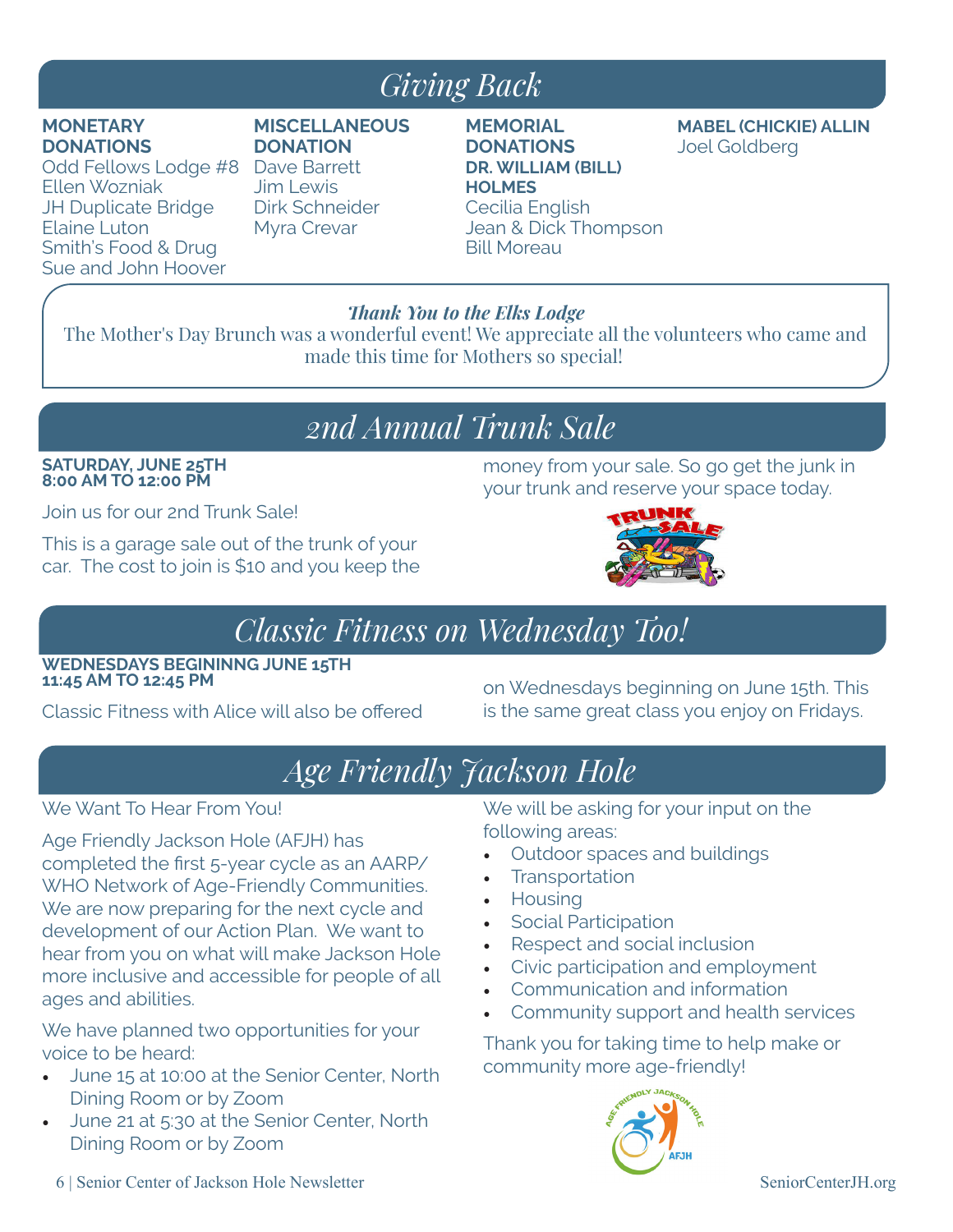### *From the Desk of the Executive Director*

#### **STILL The Best Meal Deal in Town!**

Starting in June we will be raising our suggested contribution for take-out meals to \$7**.**50 per meal. This increase is necessary to pay for the cost of packing supplies and staff time to package meals for pick-up. You will still be able to use your punch cards, but each meal will be 1 ½ punches. Many senior centers have already stopped offering a pick-up option due to the additional costs. But we want to be able to offer meal pick-up for as long as possible, as we know it works better for some folks.

Dine-in meals and Meals on Wheels will remain a suggested contribution of \$5.00 per meal. Come join us in the dining room to be with old friends and make new ones!

Lunch is available from noon until 1:00

Monday-Friday. There is no need to make reservations for lunch for pickup or dine-in. For breakfast orders or Meals on Wheels, please call us by 3:00pm the day before.

Help is available for anyone who finds the suggested contribution a hardship. Please see Becky for more information.

#### **Rancher Street Work**

During the summer months, the Town of Jackson will be completing a Capital Improvement Project on Rancher Street. Sections of Rancher Street will not be accessible during daytime hours. Please Plan to use Hansen Ave or Broadway to Nelson Dr. to reach the Senior Center during construction.

Thank you! Becky Zaist Executive Director

**Let's Go to the Art Fair Together** FRIDAY, JUNE 17TH 1:00 PM TO 3:00 PM \$6 for ride and admission

Meet at the Senior Center to ride the bus to the Center for the Arts lawn for the first summer Art Fair. We will spend a couple hours enjoying the Fair and return to the Center at 3:15 pm.

### *Book Club*

#### **THURSDAY, JUNE 16TH 6:00 PM BY ZOOM**

This month the Book Club will be reading *Love in the Time of Cholera* by Gabriel Garcia Marquez.

*In their youth, Florentino Ariza and Fermina Daza fall passionately in love. When Fermina eventually chooses to marry a wealthy, well-* *born doctor, Florentino is devastated, but he is a romantic. Her husband dies at last. Fifty years, nine months, and four days after he first declared his love for Fermina, he will do so again.*

Books are available at the Senior Center. The discussion will be held on Zoom this month.

### **Figure It Out**

1. What never asks a question but gets answered all the time?

2. How do you make the number one disappear?

3. What occurs once in a minute, twice in a moment, and never in your life?

4. What travels the world while stuck in one spot?

5. Forwards, I'm heavy; backward, I'm not. What am I?

6. What's as big as a building and weighs nothing?

Answers on the last page.